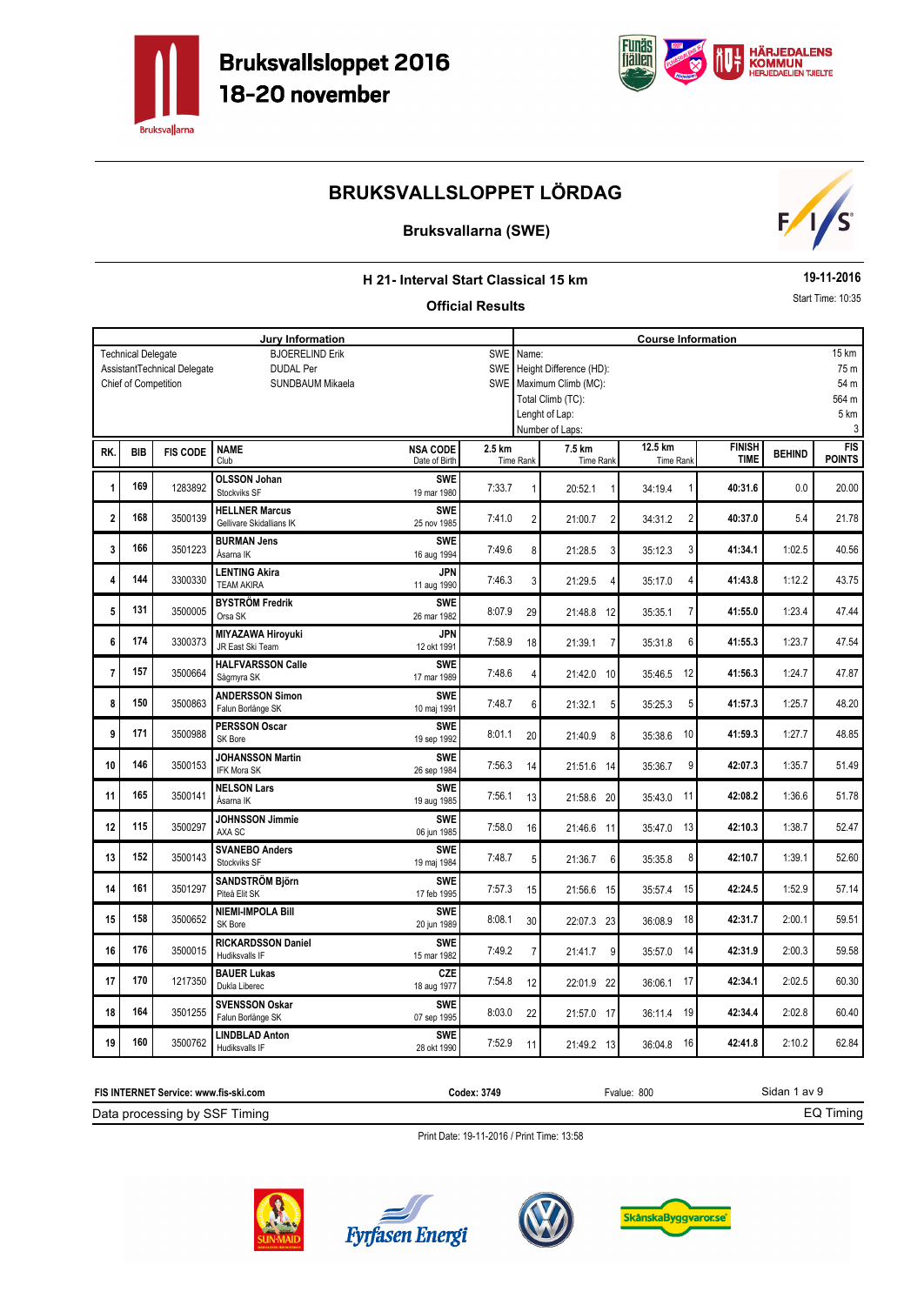



### **Bruksvallarna (SWE)**



|     | 19-11-2016<br>H 21- Interval Start Classical 15 km<br>Start Time: 10:35<br><b>Official Results</b> |                 |                                                          |                                  |                     |                     |                      |                              |               |                             |  |
|-----|----------------------------------------------------------------------------------------------------|-----------------|----------------------------------------------------------|----------------------------------|---------------------|---------------------|----------------------|------------------------------|---------------|-----------------------------|--|
| RK. | <b>BIB</b>                                                                                         | <b>FIS CODE</b> | <b>NAME</b><br>Club                                      | <b>NSA CODE</b><br>Date of Birth | 2.5 km<br>Time Rank | 7.5 km<br>Time Rank | 12.5 km<br>Time Rank | <b>FINISH</b><br><b>TIME</b> | <b>BEHIND</b> | <b>FIS</b><br><b>POINTS</b> |  |
| 20  | 159                                                                                                | 3501259         | <b>EKSTRÖM Axel</b><br>Garphyttans IF                    | <b>SWE</b><br>03 maj 1995        | 7:58.2<br>17        | 21:56.6 16          | 36:13.2 21           | 42:43.6                      | 2:12.0        | 63.43                       |  |
| 21  | 178                                                                                                | 3501346         | <b>THORN Viktor</b><br>Ulricehamns IF                    | <b>SWE</b><br>11 maj 1996        | 7:58.9<br>19        | 21:58.9 21          | 36:11.5 20           | 42:46.6                      | 2:15.0        | 64.42                       |  |
| 22  | 154                                                                                                | 3500810         | <b>JOHANSSON Marcus</b><br>Ulricehamns IF                | <b>SWE</b><br>21 mar 1990        | 8:03.4<br>23        | 22:09.7 24          | 36:29.7 24           | 42:54.7                      | 2:23.1        | 67.08                       |  |
| 23  | 172                                                                                                | 3500879         | <b>ERIKSSON Gustav</b><br>Falun Borlänge SK              | <b>SWE</b><br>22 aug 1991        | 7:52.3<br>9         | 21:58.4 19          | 26<br>36:32.8        | 42:56.9                      | 2:25.3        | 67.80                       |  |
| 24  | 145                                                                                                | 3501176         | <b>RUUS Markus</b><br>Åsarna IK                          | <b>SWE</b><br>30 apr 1994        | 7:52.6<br>10        | 21:57.9 18          | 22<br>36:16.1        | 42:59.3                      | 2:27.7        | 68.59                       |  |
| 25  | 71                                                                                                 | 3422498         | <b>GROENFLATEN Sindre</b><br>Fjelloernen II              | <b>NOR</b><br>04 apr 1995        | 8:08.4<br>32        | 22:11.4 25          | 23<br>36:25.4        | 43:02.0                      | 2:30.4        | 69.48                       |  |
|     | 142                                                                                                | 3500324         | <b>NORBERG Mikael</b><br>Piteå Elit SK                   | <b>SWE</b><br>26 feb 1988        | 8:08.7<br>33        | 22:17.1 28          | 36:29.8<br>25        | 43:02.0                      | 2:30.4        | 69.48                       |  |
| 27  | 137                                                                                                | 3501010         | HÄGGSTRÖM Johan<br>Piteå Elit SK                         | <b>SWE</b><br>10 mar 1992        | 8:07.8<br>28        | 22:18.7 29          | 27<br>36:38.1        | 43:10.5                      | 2:38.9        | 72.28                       |  |
| 28  | 148                                                                                                | 3500326         | <b>NORUM Robin</b><br>IFK Umeå                           | <b>SWE</b><br>05 mar 1988        | 8:01.5<br>21        | 22:12.9 27          | 28<br>36:42.7        | 43:20.9                      | 2:49.3        | 75.70                       |  |
| 29  | 162                                                                                                | 3500970         | <b>KARDIN Oskar</b><br>Östersunds SK                     | <b>SWE</b><br>13 jan 1992        | 8:08.8<br>34        | 22:21.4 30          | 31<br>36:50.7        | 43:22.9                      | 2:51.3        | 76.36                       |  |
| 30  | 124                                                                                                | 3150462         | <b>RYPL Miroslav</b><br>Dukla Liberec                    | CZE<br>17 mar 1992               | 8:13.2<br>38        | 22:25.3 33          | 33<br>36:53.3        | 43:23.0                      | 2:51.4        | 76.39                       |  |
| 31  | 177                                                                                                | 3300408         | <b>UDA Akihito</b><br>Waseda University                  | <b>JPN</b><br>25 jul 1995        | 8:04.3<br>26        | 22:12.0 26          | 36:45.5 29           | 43:23.2                      | 2:51.6        | 76.46                       |  |
| 32  | 116                                                                                                | 3501011         | <b>HOLMBERG Andreas</b><br>IFK Mora SK                   | <b>SWE</b><br>08 dec 1992        | 8:11.9<br>36        | 22:24.9 32          | 34<br>36:57.1        | 43:27.1                      | 2:55.5        | 77.74                       |  |
| 33  | 140                                                                                                | 3501044         | <b>BRÄNNMARK Viktor</b><br>Piteå Elit SK                 | <b>SWE</b><br>27 apr 1992        | 8:04.0<br>24        | 22:23.4 31          | 35<br>37:02.9        | 43:31.6                      | 3:00.0        | 79.22                       |  |
| 34  | 99                                                                                                 | 3270010         | <b>WESTGAARD Thomas Hjalmar</b><br><b>IRL</b>            | IRL<br>10 okt 1995               | 8:08.2<br>31        | 22:26.5 34          | 30<br>36:50.1        | 43:32.1                      | 3:00.5        | 79.38                       |  |
| 35  | 95                                                                                                 | 3500362         | MELIN SÖDERSTRÖM Erik<br>Östersunds SK                   | <b>SWE</b><br>14 aug 1986        | 8:33.0<br>74        | 22:53.0 50          | 43<br>37:18.2        | 43:36.5                      | 3:04.9        | 80.83                       |  |
| 36  | 84                                                                                                 | 3200219         | <b>MAETTIG Valentin</b><br>WSC Erzgebirge Oberwiesenthal | GER<br>13 mar 1990               | 8:18.2<br>49        | 22:38.0 42          | 32<br>36:52.4        | 43:37.2                      | 3:05.6        | 81.06                       |  |
| 37  | 136                                                                                                | 3300422         | <b>UDA Takatsugu</b><br>JSDF Physical Training School    | JPN<br>25 okt 1991               | 8:15.9<br>41        | 22:33.5 38          | 40<br>37:11.2        | 43:46.7                      | 3:15.1        | 84.19                       |  |
| 38  | 167                                                                                                | 3501020         | <b>SVENSSON Daniel</b><br>IFK Mora SK                    | <b>SWE</b><br>19 jan 1992        | 8:15.9<br>43        | 22:31.7 37          | 38<br>37:08.3        | 43:47.4                      | 3:15.8        | 84.42                       |  |
| 39  | 107                                                                                                | 3501087         | <b>EMILSSON Håkan</b><br>Offerdals SK                    | <b>SWE</b><br>23 mar 1993        | 8:14.0<br>40        | 22:36.3 40          | 37:04.3 37           | 43:48.9                      | 3:17.3        | 84.91                       |  |
| 40  | 138                                                                                                | 3501183         | <b>LAGESON Simon</b><br>Åsarna IK                        | <b>SWE</b><br>24 jun 1994        | 8:04.7<br>27        | 22:27.8 35          | 37:08.6 39           | 43:55.4                      | 3:23.8        | 87.05                       |  |
| 41  | 134                                                                                                | 3501158         | <b>THORN Gabriel</b><br>Bengtsfors BOIS                  | <b>SWE</b><br>24 jun 1994        | 8:09.0<br>35        | 22:36.4 41          | 37:17.6 42           | 43:55.7                      | 3:24.1        | 87.15                       |  |
| 42  | 117                                                                                                | 3150519         | <b>FELLNER Adam</b><br>Fenix Ski team jesenik            | CZE<br>10 aug 1993               | 8:18.0<br>48        | 22:43.6 44          | 37:14.9 41           | 43:56.5                      | 3:24.9        | 87.41                       |  |

Print Date: 19-11-2016 / Print Time: 13:58



Data processing by SSF Timing **FIS INTERNET Service: www.fis-ski.com**





**Codex: 3749** Fvalue: 800



Sidan 2 av 9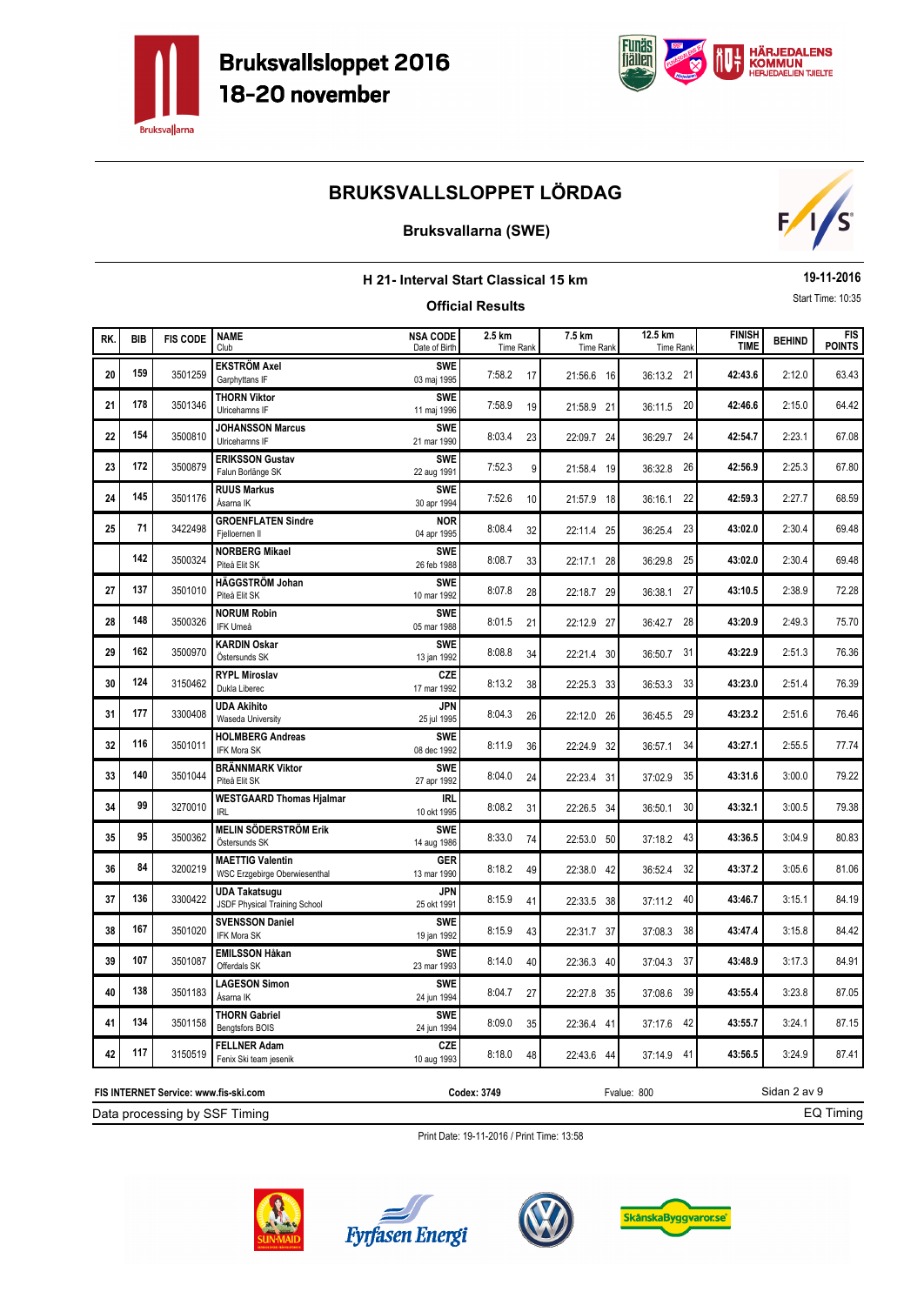



### **Bruksvallarna (SWE)**



|     | 19-11-2016<br><b>H 21- Interval Start Classical 15 km</b><br>Start Time: 10:35<br><b>Official Results</b> |                                       |                                                      |                                  |                     |                     |                      |                              |               |                      |  |
|-----|-----------------------------------------------------------------------------------------------------------|---------------------------------------|------------------------------------------------------|----------------------------------|---------------------|---------------------|----------------------|------------------------------|---------------|----------------------|--|
| RK. | <b>BIB</b>                                                                                                | <b>FIS CODE</b>                       | <b>NAME</b><br>Club                                  | <b>NSA CODE</b><br>Date of Birth | 2.5 km<br>Time Rank | 7.5 km<br>Time Rank | 12.5 km<br>Time Rank | <b>FINISH</b><br><b>TIME</b> | <b>BEHIND</b> | FIS<br><b>POINTS</b> |  |
| 43  | 175                                                                                                       | 3300494                               | <b>BABA Naoto</b><br>Senshu University               | JPN<br>20 jul 1996               | 8:13.2<br>37        | 22:31.4 36          | 36<br>37:03.1        | 43:56.6                      | 3:25.0        | 87.45                |  |
| 44  | 109                                                                                                       | 3150559                               | <b>BESTAK Jonas</b><br>Dukla Liberec                 | <b>CZE</b><br>18 jan 1995        | 8:13.3<br>39        | 22:38.3 43          | 37:18.8 44           | 43:59.2                      | 3:27.6        | 88.30                |  |
| 45  | 155                                                                                                       | 3501356                               | <b>DANIELSSON Filip</b><br>SK Bore                   | <b>SWE</b><br>15 nov 1996        | 8:20.9<br>56        | 22:44.2 45          | 45<br>37:21.5        | 44:01.6                      | 3:30.0        | 89.09                |  |
| 46  | 139                                                                                                       | 3490145                               | ROJO Imanol<br>ALPINO UZTURRE-RFEDI                  | <b>ESP</b><br>30 nov 1990        | 8:31.1<br>71        | 22:55.1 51          | 49<br>37:32.6        | 44:02.8                      | 3:31.2        | 89.49                |  |
| 47  | 127                                                                                                       | 3050158                               | LIEDERER Niklas<br>WSV Ramsau a Dachstein-Steiermark | AUT<br>22 sep 1991               | 8:24.9<br>63        | 22:51.3 48          | 46<br>37:22.6        | 44:03.7                      | 3:32.1        | 89.78                |  |
| 48  | 94                                                                                                        | 1255277                               | <b>MOELLER Martin</b><br><b>DEN</b>                  | DEN<br>18 maj 1980               | 8:36.3<br>81        | 23:09.7 63          | 56<br>37:44.1        | 44:07.1                      | 3:35.5        | 90.90                |  |
| 49  | 129                                                                                                       | 3290476                               | <b>PASINI Gilberto</b><br>Falun Borlänge SK          | <b>SWE</b><br>08 nov 1994        | 8:22.4<br>60        | 22:51.3 47          | 48<br>37:29.0        | 44:12.8                      | 3:41.2        | 92.78                |  |
| 50  | 35                                                                                                        | 3500992                               | <b>NIEMI-IMPOLA Bob</b><br>SK Bore                   | <b>SWE</b><br>29 maj 1992        | 8:04.0<br>24        | 22:47.2 46          | 53<br>37:40.0        | 44:15.4                      | 3:43.8        | 93.63                |  |
| 51  | 143                                                                                                       | 3500319                               | JONSSON Anders<br>Stockviks SF                       | <b>SWE</b><br>21 sep 1987        | 8:15.9<br>42        | 22:35.6 39          | 47<br>37:26.2        | 44:16.6                      | 3:45.0        | 94.03                |  |
| 52  | 58                                                                                                        | 3500637                               | <b>SOLIN Anders</b><br><b>IFK Mora SK</b>            | <b>SWE</b><br>08 feb 1989        | 8:34.0<br>78        | 23:03.4 57          | 37:43.7<br>55        | 44:18.0                      | 3:46.4        | 94.49                |  |
| 53  | 77                                                                                                        | 3422515                               | <b>HAUGAN Sindre Oewre</b><br>Hommelvik IL           | <b>NOR</b><br>03 okt 1995        | 8:20.5<br>55        | 22:58.3 54          | 52<br>37:39.7        | 44:20.5                      | 3:48.9        | 95.31                |  |
| 54  | 133                                                                                                       | 3501047                               | <b>FORSS Arvid</b><br>Åsarna IK                      | <b>SWE</b><br>14 apr 1992        | 8:19.9<br>54        | 23:06.7 60          | 37:46.5 57           | 44:24.4                      | 3:52.8        | 96.59                |  |
| 55  | 126                                                                                                       | 3501085                               | DYVIK Karl-Johan<br>Falun Borlänge SK                | <b>SWE</b><br>10 okt 1993        | 8:16.8<br>45        | 22:52.1 49          | 54<br>37:41.6        | 44:25.4                      | 3:53.8        | 96.92                |  |
| 56  | 119                                                                                                       | 3150432                               | <b>SRAIL Jan</b><br>SK Nove Mesto nM                 | <b>CZE</b><br>18 dec 1990        | 8:21.0<br>57        | 22:57.5 52          | 51<br>37:39.4        | 44:25.7                      | 3:54.1        | 97.02                |  |
| 57  | 128                                                                                                       | 3500794                               | <b>ANDERSSON Jens</b><br>Kalix SK                    | <b>SWE</b><br>05 okt 1990        | 8:19.0<br>52        | 23:02.3 56          | 58<br>37:47.3        | 44:27.1                      | 3:55.5        | 97.48                |  |
| 58  | 98                                                                                                        | 3421717                               | <b>IVERSEN Mats</b><br>Il Varden meraaker            | <b>NOR</b><br>20 jul 1993        | 8:21.8<br>58        | 22:57.5 53          | 50<br>37:38.8        | 44:28.5                      | 3:56.9        | 97.94                |  |
| 59  | 125                                                                                                       | 3501172                               | <b>LENNARTSSON Lucas</b><br>Garphyttans IF           | <b>SWE</b><br>26 jul 1994        | 8:18.3<br>50        | 23:06.0 59          | 59<br>37:48.8        | 44:38.2                      | 4:06.6        | 101.13               |  |
| 60  | $\overline{7}$                                                                                            | 1284280                               | <b>AHRLIN Jerry</b><br>Team Swedemount SC            | <b>SWE</b><br>15 jan 1978        | 8:33.4<br>75        | 23:13.0 66          | 62<br>38:07.8        | 44:43.9                      | 4:12.3        | 103.01               |  |
| 61  | 54                                                                                                        | 3500286                               | <b>TYNELL Rikard</b><br>Grycksbo IF OK               | <b>SWE</b><br>27 aug 1986        | 8:30.8<br>70        | 23:17.9 69          | 68<br>38:12.3        | 44:44.5                      | 4:12.9        | 103.20               |  |
| 62  | 53                                                                                                        | 3220019                               | <b>SMITH Callum</b><br>Huntly Nordic Ski Club        | GBR<br>12 okt 1992               | 8:33.6<br>76        | 23:08.1 62          | 38:05.0 60           | 44:46.0                      | 4:14.4        | 103.70               |  |
| 63  | 76                                                                                                        | 3421318                               | <b>GJEMSE Magnus</b><br>Il Varden meraaker           | <b>NOR</b><br>04 jul 1991        | 8:48.1 102          | 23:27.2 77          | 38:10.5 65           | 44:50.9                      | 4:19.3        | 105.31               |  |
| 64  | 173                                                                                                       | 3300399                               | <b>FUJINOKI Hikari</b><br>Nihon University           | <b>JPN</b><br>30 sep 1993        | 8:24.4<br>62        | 23:02.3 55          | 38:07.0 61           | 44:58.9                      | 4:27.3        | 107.94               |  |
| 65  | 118                                                                                                       | 3300450                               | <b>MURAJI Takuma</b><br><b>Tokai University</b>      | <b>JPN</b><br>23 jun 1995        | 8:17.6<br>47        | 23:13.9 67          | 38:10.5 65           | 44:59.3                      | 4:27.7        | 108.07               |  |
|     |                                                                                                           | FIS INTERNET Service: www.fis-ski.com |                                                      |                                  | Codex: 3749         |                     | Fvalue: 800          |                              | Sidan 3 av 9  |                      |  |

EQ Timing

Print Date: 19-11-2016 / Print Time: 13:58



Data processing by SSF Timing





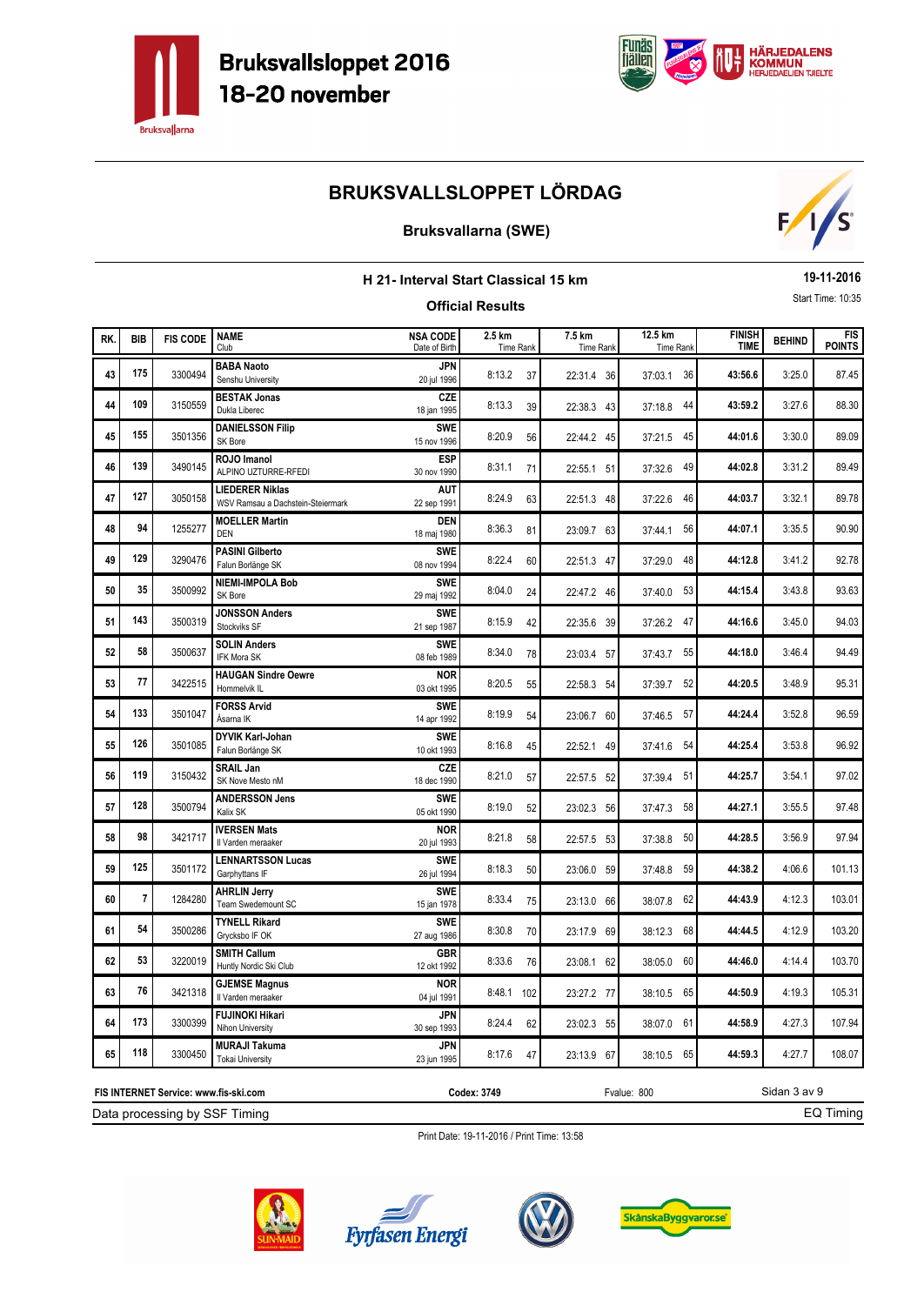



### **Bruksvallarna (SWE)**



|     | 19-11-2016<br>H 21- Interval Start Classical 15 km<br>Start Time: 10:35<br><b>Official Results</b> |                 |                                                     |                                  |                     |                            |                      |                              |               |                             |  |
|-----|----------------------------------------------------------------------------------------------------|-----------------|-----------------------------------------------------|----------------------------------|---------------------|----------------------------|----------------------|------------------------------|---------------|-----------------------------|--|
| RK. | <b>BIB</b>                                                                                         | <b>FIS CODE</b> | <b>NAME</b><br>Club                                 | <b>NSA CODE</b><br>Date of Birth | 2.5 km<br>Time Rank | 7.5 km<br><b>Time Rank</b> | 12.5 km<br>Time Rank | <b>FINISH</b><br><b>TIME</b> | <b>BEHIND</b> | <b>FIS</b><br><b>POINTS</b> |  |
| 66  | 101                                                                                                | 3501191         | <b>FAHLÉN Tom</b><br>Landsbro IF SK                 | <b>SWE</b><br>13 jan 1994        | 8:23.7<br>61        | 23:05.7 58                 | 64<br>38:09.4        | 45:00.8                      | 4:29.2        | 108.57                      |  |
| 67  | 90                                                                                                 | 3501345         | <b>MYHR Konrad</b><br>Åsarna IK                     | <b>SWE</b><br>22 maj 1996        | 8:37.9<br>85        | 23:24.5 76                 | 69<br>38:13.4        | 45:04.7                      | 4:33.1        | 109.85                      |  |
| 68  | 121                                                                                                | 3501628         | <b>SUNDMAN Edvard</b><br>Åsarna IK                  | <b>SWE</b><br>25 feb 1995        | 8:28.9<br>66        | 23:19.9 71                 | 38:21.5 70           | 45:08.3                      | 4:36.7        | 111.03                      |  |
| 69  | 163                                                                                                | 3501167         | <b>ENGDAHL Petter</b><br>Östersunds SK              | <b>SWE</b><br>23 jul 1994        | 8:29.1<br>67        | 23:16.0 68                 | 67<br>38:11.9        | 45:09.2                      | 4:37.6        | 111.33                      |  |
| 70  | 112                                                                                                | 3300371         | <b>SUZUKI Takahiro</b><br><b>JPN</b>                | JPN<br>12 okt 1993               | 8:28.1<br>65        | 23:10.3 64                 | 63<br>38:08.5        | 45:11.3                      | 4:39.7        | 112.02                      |  |
| 71  | 135                                                                                                | 3501396         | <b>FREDRIKSSON Marcus</b><br>Lycksele IF            | <b>SWF</b><br>17 feb 1996        | 8:32.4<br>73        | 23:20.4 72                 | 38:27.6 73           | 45:11.6                      | 4:40.0        | 112.12                      |  |
| 72  | 111                                                                                                | 3150523         | <b>ANTOS Jakub</b><br>Dukla Liberec                 | <b>CZE</b><br>14 jun 1994        | 8:40.1<br>89        | 23:38.4 83                 | 38:35.0<br>78        | 45:11.7                      | 4:40.1        | 112.15                      |  |
| 73  | 147                                                                                                | 3500778         | <b>SILFVER Erik</b><br>IFK Umeå                     | <b>SWE</b><br>27 maj 1990        | 8:29.5<br>68        | 23:22.1 75                 | 38:25.9 71           | 45:12.5                      | 4:40.9        | 112.42                      |  |
| 74  | 75                                                                                                 | 3500214         | <b>ROST Erik</b><br>Hudiksvalls IF                  | <b>SWE</b><br>30 maj 1985        | 8:58.7 124          | 23:37.5 82                 | 38:31.1 74           | 45:16.9                      | 4:45.3        | 113.86                      |  |
| 75  | 92                                                                                                 | 3500611         | <b>LARSSON Adam</b><br>Falun Borlänge SK            | <b>SWE</b><br>18 sep 1989        | 8:25.1<br>64        | 23:27.5 78                 | 38:31.9<br>75        | 45:20.5                      | 4:48.9        | 115.05                      |  |
| 76  | 132                                                                                                | 3430141         | <b>ANTOLEC Jan</b><br><b>AZS AWF Katowice</b>       | POL<br>03 maj 1990               | 8:22.1<br>59        | 23:18.9 70                 | 79<br>38:35.1        | 45:23.9                      | 4:52.3        | 116.17                      |  |
| 77  | 120                                                                                                | 3501398         | <b>BUSKQVIST Alfred</b><br>IK Stern                 | <b>SWE</b><br>21 maj 1996        | 8:38.4<br>86        | 23:32.1 79                 | 38:34.6 77           | 45:26.4                      | 4:54.8        | 116.99                      |  |
| 78  | 123                                                                                                | 3501281         | <b>EDSTRÖM Eddie</b><br>Stockviks SF                | <b>SWE</b><br>24 jul 1995        | 8:16.8<br>44        | 23:08.0 61                 | 38:26.3<br>72        | 45:29.5                      | 4:57.9        | 118.01                      |  |
| 79  | 106                                                                                                | 3500787         | <b>TALLBOM Patrik</b><br>Östersunds SK              | <b>SWE</b><br>16 maj 1990        | 8:44.8<br>99        | 23:42.3 88                 | 86<br>38:53.1        | 45:32.1                      | 5:00.5        | 118.86                      |  |
| 80  | 68                                                                                                 | 3501129         | <b>PERSSON Nils</b><br>Östersunds SK                | <b>SWE</b><br>09 aug 1993        | 8:57.1 122          | 23:45.1 90                 | 85<br>38:51.9        | 45:34.3                      | 5:02.7        | 119.59                      |  |
| 81  | 62                                                                                                 | 3422516         | <b>EKREN Thomas</b><br>Strindheim IL                | <b>NOR</b><br>24 apr 1995        | 8:37.4<br>82        | 23:33.7 81                 | 81<br>38:47.7        | 45:35.3                      | 5:03.7        | 119.92                      |  |
| 82  | 130                                                                                                | 3500866         | NYSTRÖM Jesper<br>Falun Borlänge SK                 | <b>SWF</b><br>08 jan 1991        | 8:18.5<br>51        | 23:20.5 73                 | 82<br>38:48.0        | 45:35.6                      | 5:04.0        | 120.02                      |  |
| 83  | 61                                                                                                 | 3500148         | <b>STEN Adam</b><br>AXA SC                          | <b>SWE</b><br>28 maj 1984        | 8:43.8<br>97        | 23:46.8 92                 | 38:56.2 87           | 45:37.8                      | 5:06.2        | 120.74                      |  |
| 84  | 15                                                                                                 | 3423707         | <b>VESTERHEIM Magnus</b><br>Kvaefjord II            | <b>NOR</b><br>20 dec 1994        | $9:02.2$ 130        | 23:59.6 100                | 88<br>38:57.0        | 45:38.7                      | 5:07.1        | 121.04                      |  |
| 85  | 80                                                                                                 | 3500769         | <b>OLANDER Carl</b><br>IK Stern                     | <b>SWE</b><br>23 jun 1990        | 8:31.8<br>72        | 23:41.5 86                 | 38:49.9 83           | 45:42.2                      | 5:10.6        | 122.19                      |  |
| 86  | 153                                                                                                | 3430249         | <b>BURY Dominik</b><br>Mks Istebna                  | POL.<br>29 nov 1996              | 8:17.2<br>46        | 23:10.7 65                 | 38:34.1 76           | 45:44.4                      | 5:12.8        | 122.91                      |  |
| 87  | 108                                                                                                | 3501305         | <b>EKLÖF Johannes</b><br>IF Hallby SOK              | <b>SWE</b><br>30 apr 1995        | 8:37.7<br>84        | 23:32.9 80                 | 38:46.7 80           | 45:47.0                      | 5:15.4        | 123.77                      |  |
| 88  | 74                                                                                                 | 3501269         | <b>FJELLBORG Henrik</b><br>Gellivare Skidallians IK | <b>SWE</b><br>15 jul 1995        | 8:40.9<br>92        | 23:45.6 91                 | 38:50.8 84           | 45:50.0                      | 5:18.4        | 124.75                      |  |

Print Date: 19-11-2016 / Print Time: 13:58

Data processing by SSF Timing **FIS INTERNET Service: www.fis-ski.com**





**Codex: 3749** Fvalue: 800



Sidan 4 av 9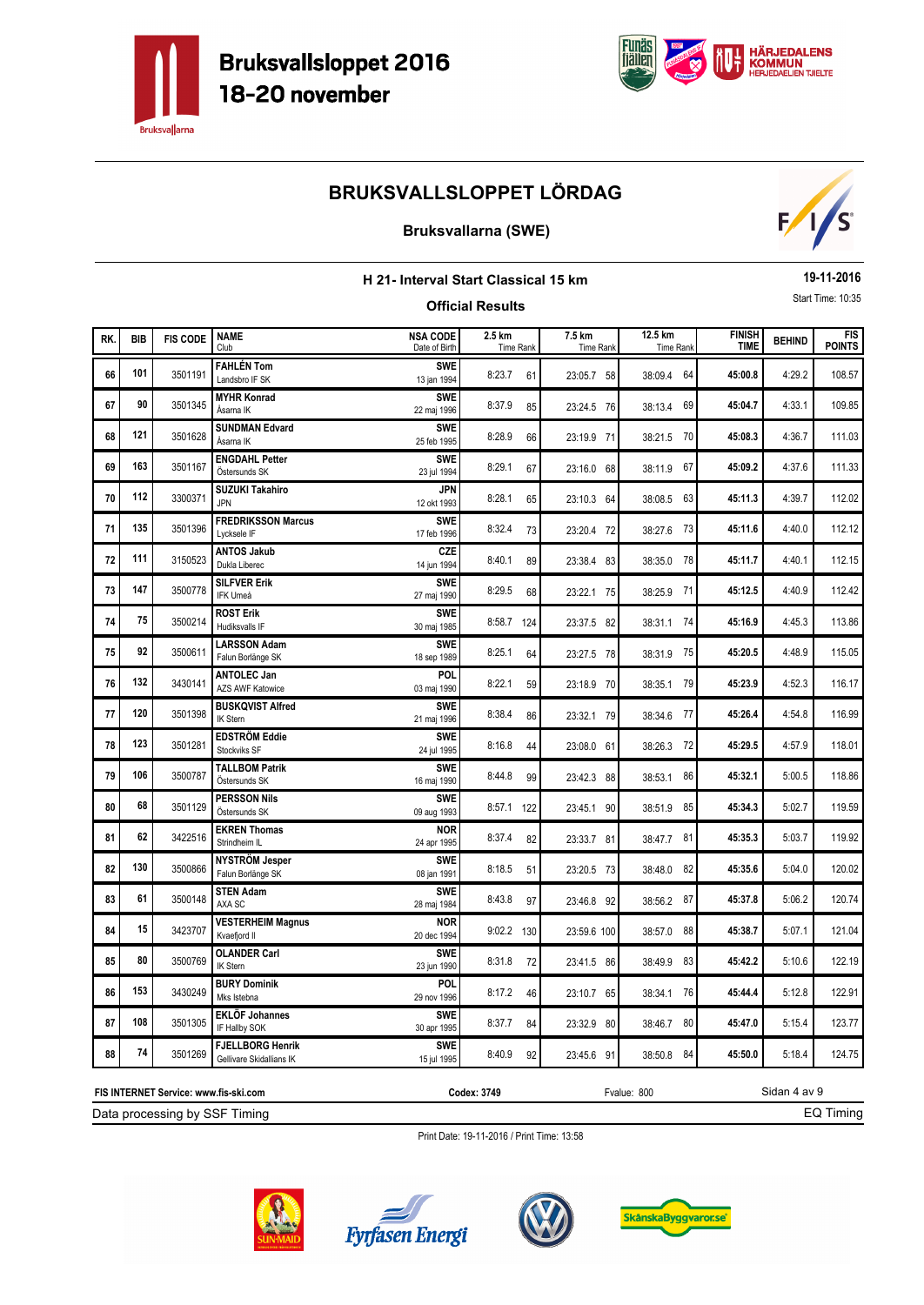



### **Bruksvallarna (SWE)**



|     | 19-11-2016<br><b>H 21- Interval Start Classical 15 km</b><br>Start Time: 10:35 |                 |                                                    |                                  |                            |                            |                      |                              |               |                             |  |
|-----|--------------------------------------------------------------------------------|-----------------|----------------------------------------------------|----------------------------------|----------------------------|----------------------------|----------------------|------------------------------|---------------|-----------------------------|--|
|     |                                                                                |                 |                                                    |                                  | <b>Official Results</b>    |                            |                      |                              |               |                             |  |
| RK. | <b>BIB</b>                                                                     | <b>FIS CODE</b> | <b>NAME</b><br>Club                                | <b>NSA CODE</b><br>Date of Birth | 2.5 km<br><b>Time Rank</b> | 7.5 km<br><b>Time Rank</b> | 12.5 km<br>Time Rank | <b>FINISH</b><br><b>TIME</b> | <b>BEHIND</b> | <b>FIS</b><br><b>POINTS</b> |  |
| 89  | 96                                                                             | 3300495         | <b>HOMMA Yuji</b><br>Ritsumeikan University        | JPN<br>22 maj 1996               | 8:30.4<br>69               | 23:39.2 84                 | 39:01.7 89           | 45:59.2                      | 5:27.6        | 127.78                      |  |
| 90  | 81                                                                             | 3422039         | <b>KJONERUD Kristian A</b><br>Lillehammer Skiklub  | NOR<br>18 nov 1994               | 8:41.2<br>94               | 23:41.8 87                 | 92<br>39:06.1        | 45:59.4                      | 5:27.8        | 127.85                      |  |
| 91  | 149                                                                            | 3300374         | <b>SATO Tomoki</b><br>Waseda University            | JPN<br>30 sep 1993               | 8:19.8<br>53               | 23:21.0 74                 | 39:05.3 90           | 45:59.8                      | 5:28.2        | 127.98                      |  |
| 92  | 82                                                                             | 3501386         | <b>ENGSTRÖM Jonatan</b><br>Borås SK                | <b>SWE</b><br>01 feb 1996        | 8:40.1<br>90               | 23:43.2 89                 | 39:05.3 91           | 46:03.5                      | 5:31.9        | 129.20                      |  |
| 93  | 83                                                                             | 3480371         | <b>LAMOV Andrey</b><br>Älvdalens IF SK             | <b>SWE</b><br>09 mar 1986        | 8:40.9<br>93               | 23:50.7 93                 | 39:07.0 93           | 46:05.1                      | 5:33.5        | 129.72                      |  |
| 94  | 73                                                                             | 3501058         | PERSSON Johan<br>Trillevallens Sportklubb          | <b>SWE</b><br>10 sep 1992        | 8:53.3 112                 | 23:55.7 96                 | 39:17.7 96           | 46:06.1                      | 5:34.5        | 130.05                      |  |
| 95  | 93                                                                             | 3500285         | <b>FRISK David</b><br>IFK Mora SK                  | <b>SWE</b><br>27 nov 1987        | 8:33.9<br>77               | 23:41.4 85                 | 39:09.1 94           | 46:06.4                      | 5:34.8        | 130.15                      |  |
| 96  | 39                                                                             | 3500915         | <b>HEDMAN Petter</b><br><b>IFK Umeå</b>            | <b>SWE</b><br>19 dec 1991        | 8:37.4<br>83               | 23:56.2 97                 | 39:18.4 97           | 46:11.7                      | 5:40.1        | 131.89                      |  |
| 97  | 52                                                                             | 3421858         | <b>LAMOEY Kristoffer</b><br>Aasen II               | <b>NOR</b><br>11 jun 1993        | 8:47.3 100                 | 23:55.4 95                 | 39:12.8 95           | 46:12.5                      | 5:40.9        | 132.16                      |  |
| 98  | 100                                                                            | 3501358         | <b>LENNARTSSON Marcus</b><br>Garphyttans IF        | <b>SWE</b><br>03 dec 1996        | 8:39.5<br>87               | 23:57.2 98                 | 39:31.7 103          | 46:17.2                      | 5:45.6        | 133.70                      |  |
| 99  | 6                                                                              | 3190576         | <b>AUGER Antoine</b><br>Abbaye S.C                 | <b>FRA</b><br>30 apr 1995        | 9:00.1 126                 | 23:58.1 99                 | 39:26.9 98           | 46:18.0                      | 5:46.4        | 133.97                      |  |
| 100 | 105                                                                            | 3501372         | <b>ROTVOLD Gustav</b><br>Åsarna IK                 | <b>SWE</b><br>10 apr 1996        | 8:39.7<br>88               | 24:04.6 103                | 39:30.7 101          | 46:21.6                      | 5:50.0        | 135.15                      |  |
| 101 | 14                                                                             | 3500775         | <b>SANDGREN Krång Mikael</b><br><b>IFK Mora SK</b> | <b>SWE</b><br>31 aug 1990        | 8:48.8 106                 | 23:54.7 94                 | 39:30.9 102          | 46:22.7                      | 5:51.1        | 135.51                      |  |
| 102 | 104                                                                            | 3501327         | <b>PERSSON Emil</b><br>Östersunds SK               | <b>SWE</b><br>05 apr 1995        | 8:48.4 104                 | 24:04.8 104                | 39:29.3 99           | 46:23.3                      | 5:51.7        | 135.71                      |  |
| 103 | 86                                                                             | 3501270         | <b>VINSA Emil</b><br>Sävast Ski Team IF            | <b>SWE</b><br>12 jun 1995        | 8:35.3<br>80               | 24:00.4 101                | 39:29.9 100          | 46:33.1                      | 6:01.5        | 138.93                      |  |
| 104 | 103                                                                            | 3501298         | <b>SVENSSON Andreas</b><br>Ulricehamns IF          | <b>SWE</b><br>07 feb 1995        | 8:54.1 115                 | 24:14.9 108                | 39:44.0 105          | 46:34.9                      | 6:03.3        | 139.53                      |  |
| 105 | 37                                                                             | 3501383         | <b>EDVARDSSON Mattias</b><br>Årsunda IF            | <b>SWE</b><br>27 maj 1990        | 8:42.5<br>95               | 24:02.5 102                | 39:39.2 104          | 46:40.7                      | 6:09.1        | 141.43                      |  |
| 106 | 64                                                                             | 3501221         | <b>ANDRÉE Fredrik</b><br>Bengtsfors BOIS           | <b>SWE</b><br>24 feb 1994        | 8:56.1<br>120              | 24:30.9 120                | 39:56.0 108          | 46:41.7                      | 6:10.1        | 141.76                      |  |
| 107 | 69                                                                             | 3501146         | <b>HANSSON Fredrik</b><br>IFK Mora SK              | <b>SWE</b><br>24 sep 1993        | 8:53.4 114                 | 24:22.0 113                | 39:50.5 106          | 46:46.8                      | 6:15.2        | 143.44                      |  |
| 108 | 89                                                                             | 3501362         | <b>ENGDAHL Jonatan</b><br>Trillevallens Sportklubb | SWE <br>02 okt 1996              | 8:54.5 116                 | 24:22.0 114                | 39:51.1 107          | 46:47.8                      | 6:16.2        | 143.77                      |  |
| 109 | 97                                                                             | 3150603         | <b>DUDEK Ondrej</b><br>Olfin Car - Vella Trutnov   | CZE<br>06 jul 1996               | 9:05.6 134                 | 24:27.1 117                | 39:56.5 109          | 46:50.3                      | 6:18.7        | 144.59                      |  |
| 110 | 87                                                                             | 3422130         | <b>TORVIK Truls</b><br>Il Varden meraaker          | <b>NOR</b><br>04 jan 1994        | 8:53.3 113                 | 24:19.4 112                | 39:59.0 111          | 46:52.7                      | 6:21.1        | 145.38                      |  |
| 111 | 65                                                                             | 3422669         | <b>VOLLSET Kristoffer By</b><br>Klaebu II          | <b>NOR</b><br>19 feb 1996        | 8:51.8 110                 | 24:13.4 106                | 39:56.6 110          | 46:57.6                      | 6:26.0        | 146.99                      |  |

Print Date: 19-11-2016 / Print Time: 13:58

Data processing by SSF Timing **FIS INTERNET Service: www.fis-ski.com**





**Codex: 3749** Fvalue: 800



Sidan 5 av 9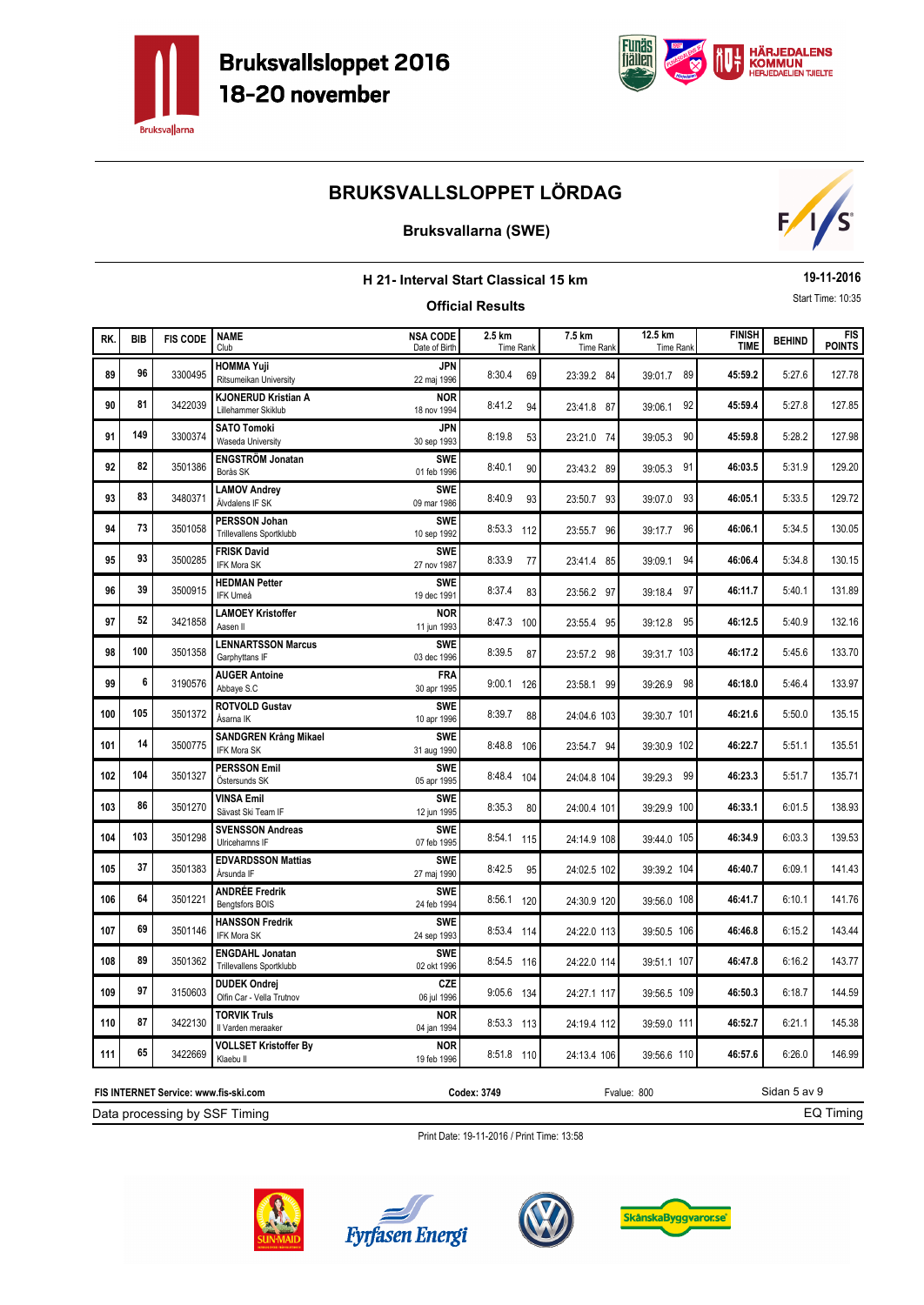



### **Bruksvallarna (SWE)**



|     | 19-11-2016<br><b>H 21- Interval Start Classical 15 km</b>                           |                 |                                                                 |                                  |                         |                     |                      |                              |               |                             |  |  |
|-----|-------------------------------------------------------------------------------------|-----------------|-----------------------------------------------------------------|----------------------------------|-------------------------|---------------------|----------------------|------------------------------|---------------|-----------------------------|--|--|
|     |                                                                                     |                 |                                                                 |                                  | <b>Official Results</b> |                     |                      |                              |               | Start Time: 10:35           |  |  |
| RK. | <b>BIB</b>                                                                          | <b>FIS CODE</b> | <b>NAME</b><br>Club                                             | <b>NSA CODE</b><br>Date of Birth | 2.5 km<br>Time Rank     | 7.5 km<br>Time Rank | 12.5 km<br>Time Rank | <b>FINISH</b><br><b>TIME</b> | <b>BEHIND</b> | <b>FIS</b><br><b>POINTS</b> |  |  |
| 112 | 36                                                                                  | 3501093         | <b>FORSBERG Johan</b><br><b>IFK Umeå</b>                        | <b>SWE</b><br>07 apr 1993        | 8:42.6<br>96            | 24:09.5 105         | 40:02.4 112          | 47:08.1                      | 6:36.5        | 150.45                      |  |  |
| 113 | 31                                                                                  | 3422321         | <b>DAGESTAD Torstein Haaker</b><br><b>Bulken II</b>             | <b>NOR</b><br>21 sep 1995        | 8:48.1 103              | 24:17.3 110         | 40:03.6 113          | 47:10.0                      | 6:38.4        | 151.07                      |  |  |
| 114 | 113                                                                                 | 3500979         | <b>RINGSBY Johannes</b><br>SK Bore                              | <b>SWE</b><br>29 mar 1992        | 8:52.1 111              | 24:19.3 111         | 40:16.6 117          | 47:16.1                      | 6:44.5        | 153.08                      |  |  |
| 115 | 30                                                                                  | 3422550         | <b>MYRMO Haakon</b><br>Rennebu II                               | <b>NOR</b><br>29 okt 1995        | 8:48.7 105              | 24:38.6 124         | 40:19.6 119          | 47:20.0                      | 6:48.4        | 154.36                      |  |  |
| 116 | 57                                                                                  | 3422447         | <b>CLAUSSEN Aleksander De Lange</b><br>Baekkelagets Sportsklubb | <b>NOR</b><br>07 sep 1995        | 9:05.9 135              | 24:47.8 129         | 40:23.1 123          | 47:20.1                      | 6:48.5        | 154.40                      |  |  |
| 117 | 67                                                                                  | 3501343         | <b>SELAHN Jens</b><br>Stockviks SF                              | <b>SWE</b><br>24 maj 1996        | 8:59.4 125              | 24:16.5 109         | 40:11.3 114          | 47:20.3                      | 6:48.7        | 154.46                      |  |  |
| 118 | 56                                                                                  | 3490257         | <b>PUIGDEFABREGAS Marcos</b><br>CANDANCHU EC                    | <b>ESP</b><br>10 maj 1994        | 9:05.2 133              | 24:27.0 116         | 40:15.7 116          | 47:20.6                      | 6:49.0        | 154.56                      |  |  |
| 119 | 2                                                                                   | 3424098         | <b>VESTOEL Olav</b><br>Ntnui                                    | <b>NOR</b><br>13 jan 1994        | $9:00.3$ 127            | 24:36.2 123         | 40:20.3 121          | 47:24.1                      | 6:52.5        | 155.71                      |  |  |
| 120 | 45                                                                                  | 3501254         | <b>TÄRNING Ludwig</b><br>Falköpings AIK SK                      | <b>SWE</b><br>28 jun 1995        | 8:50.7 108              | 24:14.2 107         | 40:19.7 120          | 47:28.7                      | 6:57.1        | 157.23                      |  |  |
| 121 | 55                                                                                  | 3501100         | <b>HOLMGREN Daniel</b><br><b>IFK Umeå</b>                       | <b>SWE</b><br>06 mar 1993        | 8:55.9 119              | 24:33.8 122         | 40:21.8 122          | 47:31.1                      | 6:59.5        | 158.02                      |  |  |
| 122 | 110                                                                                 | 3490289         | VIGO DEL ARCO Marti<br>H BENASQUE                               | <b>ESP</b><br>22 dec 1997        | 8:58.3 123              | 24:38.6 125         | 40:34.6 127          | 47:33.7                      | 7:02.1        | 158.87                      |  |  |
| 123 | 17                                                                                  | 3422276         | <b>JOHNSEN Vegard</b><br>Ankenes Skiklubb                       | NOR<br>02 sep 1995               | 8:55.8 118              | 24:30.1 119         | 40:28.4 125          | 47:36.6                      | 7:05.0        | 159.83                      |  |  |
| 124 | 78                                                                                  | 3501334         | <b>CLAESSON Oscar</b><br>IF Hallby SOK                          | <b>SWE</b><br>12 dec 1995        | 8:40.3<br>91            | 24:26.2 115         | 40:14.3 115          | 47:36.8                      | 7:05.2        | 159.89                      |  |  |
| 125 | 114                                                                                 | 3421719         | <b>SUNDSVIK Espen</b><br>Frol II                                | <b>NOR</b><br>14 feb 1993        | 8:55.5 117              | 24:41.8 127         | 40:25.1 124          | 47:41.7                      | 7:10.1        | 161.50                      |  |  |
| 126 | 79                                                                                  | 3501204         | <b>SUNESSON Måns</b><br>Sellnäs IF                              | <b>SWE</b><br>17 dec 1994        | 8:44.0<br>98            | 24:32.5 121         | 40:29.3 126          | 47:42.0                      | 7:10.4        | 161.60                      |  |  |
| 127 | 88                                                                                  | 3501103         | <b>HÖRNFELDT Rasmus</b><br>Östersunds SK                        | <b>SWE</b><br>08 jan 1993        | 8:49.5 107              | 24:27.7 118         | 40:18.1 118          | 47:43.5                      | 7:11.9        | 162.10                      |  |  |
| 128 | 43                                                                                  | 3170014         | <b>HULGAARD Lasse</b><br>Copenhagen Skiing club                 | <b>DEN</b><br>27 mar 1991        | $9:07.2$ 140            | 24:55.2 134         | 40:37.8 129          | 47:49.5                      | 7:17.9        | 164.07                      |  |  |
| 129 | 66                                                                                  | 3500994         | <b>ENBERG Anton</b><br>Falun Borlänge SK                        | <b>SWE</b><br>07 jun 1992        | 9:06.0 137              | 24:51.4 132         | 40:43.9 131          | 47:50.7                      | 7:19.1        | 164.46                      |  |  |
| 130 | 21                                                                                  | 3421975         | <b>BLINDHEIM Eivind Maurseth</b><br><b>Bulken II</b>            | <b>NOR</b><br>22 apr 1994        | 9:00.5 128              | 24:48.0 130         | 40:37.7 128          | 47:53.4                      | 7:21.8        | 165.35                      |  |  |
| 131 | 1                                                                                   | 3500540         | <b>LIND Patrik</b><br>Tunafors SK                               | <b>SWE</b><br>29 aug 1987        | $9:12.0$ 146            | 25:07.2 138         | 40:50.6 133          | 47:54.9                      | 7:23.3        | 165.85                      |  |  |
| 132 | 51                                                                                  | 3501359         | THYRÉN Emil<br>Trönö IK                                         | <b>SWE</b><br>30 mar 1996        | 9:03.1 131              | 24:49.1 131         | 40:54.6 134          | 47:55.3                      | 7:23.7        | 165.98                      |  |  |
| 133 | 11                                                                                  | 3422169         | <b>TORGERSEN Sebastian</b><br>Ntnui                             | <b>NOR</b><br>16 feb 1994        | 8:56.2 121              | 24:41.3 126         | 40:48.2 132          | 47:55.9                      | 7:24.3        | 166.18                      |  |  |
| 134 | 33                                                                                  | 3422117         | <b>RISETH Jonas</b><br>Spillum II                               | <b>NOR</b><br>04 jun 1994        | 9:01.9 129              | 24:46.5 128         | 40:41.2 130          | 48:01.1                      | 7:29.5        | 167.89                      |  |  |
|     | Sidan 6 av 9<br>Codex: 3749<br>Fvalue: 800<br>FIS INTERNET Service: www.fis-ski.com |                 |                                                                 |                                  |                         |                     |                      |                              |               |                             |  |  |

Data processing by SSF Timing

**Codex: 3749** Fvalue: 800

EQ Timing







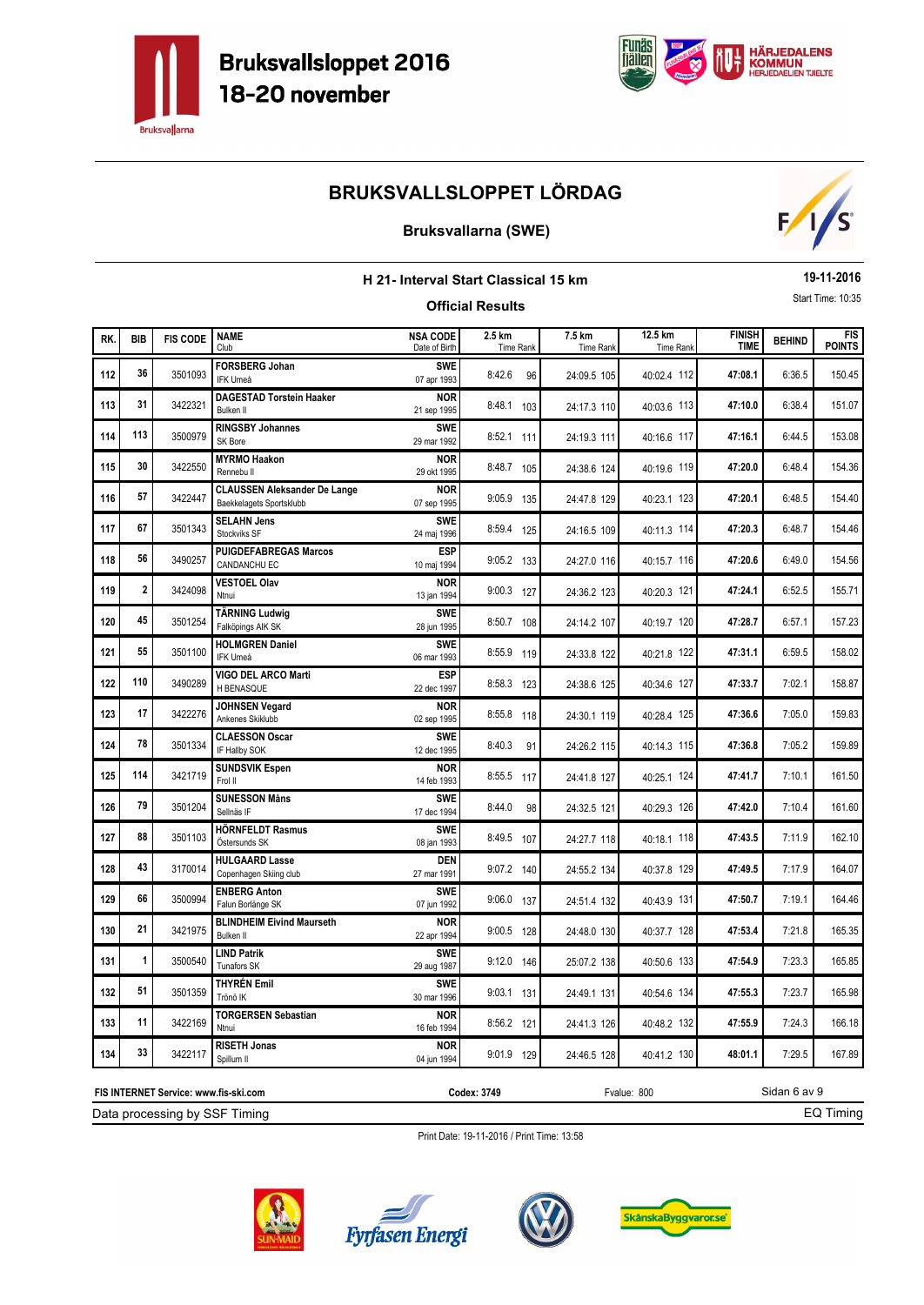



### **Bruksvallarna (SWE)**



|     | 19-11-2016<br>H 21- Interval Start Classical 15 km<br>Start Time: 10:35<br><b>Official Results</b> |                 |                                                       |                                  |                     |                     |                      |                              |               |               |  |
|-----|----------------------------------------------------------------------------------------------------|-----------------|-------------------------------------------------------|----------------------------------|---------------------|---------------------|----------------------|------------------------------|---------------|---------------|--|
|     |                                                                                                    |                 |                                                       |                                  |                     |                     |                      |                              |               |               |  |
| RK. | <b>BIB</b>                                                                                         | <b>FIS CODE</b> | <b>NAME</b><br>Club                                   | <b>NSA CODE</b><br>Date of Birth | 2.5 km<br>Time Rank | 7.5 km<br>Time Rank | 12.5 km<br>Time Rank | <b>FINISH</b><br><b>TIME</b> | <b>BEHIND</b> | FIS<br>POINTS |  |
| 135 | 63                                                                                                 | 3421237         | <b>HANDELAND Sondre</b><br>Sauda IL                   | <b>NOR</b><br>07 jul 1992        | 9:07.0 139          | 25:02.2 136         | 41:08.3 135          | 48:09.1                      | 7:37.5        | 170.52        |  |
| 136 | 27                                                                                                 | 3422475         | <b>AUNE Martin</b><br>Skogn II                        | <b>NOR</b><br>06 feb 1995        | 9:05.9 135          | 25:08.5 139         | 41:13.4 138          | 48:11.4                      | 7:39.8        | 171.27        |  |
| 137 | 44                                                                                                 | 3501253         | <b>PERSSON Erik</b><br>IF Hallby SOK                  | <b>SWE</b><br>11 jan 1995        | $9:08.0$ 141        | 24:55.0 133         | 41:08.9 136          | 48:12.7                      | 7:41.1        | 171.70        |  |
| 138 | 32                                                                                                 | 3170012         | <b>HULGAARD Jens</b><br><b>DEN</b>                    | <b>DEN</b><br>25 mar 1989        | 9:17.1 154          | 25:17.5 142         | 41:12.1 137          | 48:31.1                      | 7:59.5        | 177.76        |  |
| 139 | 72                                                                                                 | 3422300         | <b>HESTETRAEET Kristoffer</b><br>Lillehammer Skiklub  | <b>NOR</b><br>12 feb 1995        | 9:17.6 155          | 25:30.3 149         | 41:44.1 143          | 48:38.2                      | 8:06.6        | 180.09        |  |
| 140 | 48                                                                                                 | 3422536         | <b>HOAAS John Gunnar</b><br>Laanke II                 | <b>NOR</b><br>05 jun 1995        | 9:14.5 150          | 25:23.7 146         | 41:35.7 141          | 48:40.3                      | 8:08.7        | 180.78        |  |
| 141 | 70                                                                                                 | 3501276         | SÖDERSTEN Daniel<br>Orsa SK                           | <b>SWE</b><br>15 aug 1995        | 9:09.5 143          | 25:08.7 140         | 41:33.2 139          | 48:47.0                      | 8:15.4        | 182.99        |  |
| 142 | 23                                                                                                 | 3421817         | <b>TYSSELAND Sondre</b><br>Sammnanger II              | <b>NOR</b><br>01 okt 1993        | 9:13.6 148          | 25:36.9 150         | 41:48.9 147          | 48:47.5                      | 8:15.9        | 183.15        |  |
| 143 | 34                                                                                                 | 3422116         | <b>JANSEN Ola Raaum</b><br>Spillum II                 | <b>NOR</b><br>13 mar 1994        | 9:08.9 142          | 25:27.5 148         | 41:45.4 145          | 48:49.6                      | 8:18.0        | 183.84        |  |
| 144 | 151                                                                                                | 1153621         | <b>BRINK Jörgen</b><br>Delsbo IF                      | <b>SWE</b><br>10 mar 1974        | 11:07.4 173         | 26:26.2 161         | 41:54.5 148          | 48:50.3                      | 8:18.7        | 184.07        |  |
| 145 | 59                                                                                                 | 3422512         | <b>FLATAKER Erling Engesvold</b><br>Hommelvik IL      | <b>NOR</b><br>11 maj 1995        | 8:47.3 101          | 25:04.2 137         | 41:34.9 140          | 49:06.0                      | 8:34.4        | 189.24        |  |
| 146 | 50                                                                                                 | 3423207         | <b>BJOERNSTAD Ludvik</b><br>Malvik II                 | <b>NOR</b><br>22 jul 1996        | 9:20.0 156          | 25:21.9 144         | 41:44.1 144          | 49:06.2                      | 8:34.6        | 189.30        |  |
| 147 | 29                                                                                                 | 3422486         | <b>BERG Jonas</b><br>Byaasen II                       | <b>NOR</b><br>12 jun 1995        | 9:12.0 147          | 25:15.2 141         | 41:36.5 142          | 49:09.7                      | 8:38.1        | 190.46        |  |
| 148 | 16                                                                                                 | 3422188         | <b>MELOEY Jakob</b><br>Ntnui                          | <b>NOR</b><br>10 aug 1993        | $9:10.0$ 144        | 25:18.0 143         | 41:46.8 146          | 49:11.6                      | 8:40.0        | 191.08        |  |
| 149 | 41                                                                                                 | 3422520         | MUNKVOLD Oddne Haavardstun<br>Foerde II               | <b>NOR</b><br>09 aug 1994        | 9:20.0 157          | 25:49.2 152         | 42:11.2 151          | 49:35.3                      | 9:03.7        | 198.88        |  |
| 150 | 24                                                                                                 | 3422548         | <b>JOHANSEN Eirik Andreas</b><br>Lillehammer Skiklubb | <b>NOR</b><br>01 jul 1995        | 9:05.0 132          | 25:26.4 147         | 42:11.7 152          | 49:36.8                      | 9:05.2        | 199.37        |  |
| 151 | 141                                                                                                | 3300363         | <b>ISHIKAWA Jun</b><br>JSDF Physical Training School  | <b>JPN</b><br>03 jun 1993        | 8:35.3<br>79        | 24:58.1 135         | 41:55.5 149          | 49:39.1                      | 9:07.5        | 200.13        |  |
| 152 | 60                                                                                                 | 3501031         | <b>LARSSON Andre</b><br>Svegs IK                      | <b>SWE</b><br>20 apr 1992        | 9:06.4 138          | 25:23.0 145         | 42:09.2 150          | 49:57.0                      | 9:25.4        | 206.02        |  |
| 153 | 46                                                                                                 | 3501171         | <b>LAGER Joel</b><br>Garphyttans IF                   | <b>SWE</b><br>10 mar 1994        | 9:14.5 149          | 25:42.7 151         | 42:28.3 153          | 50:00.9                      | 9:29.3        | 207.30        |  |
| 154 | 49                                                                                                 | 3501429         | <b>AXELSSON Viktor</b><br>Borås SK                    | SWE<br>08 jun 1993               | $9:35.5$ 163        | 26:04.0 156         | 42:49.2 156          | 50:01.6                      | 9:30.0        | 207.53        |  |
| 155 | 25                                                                                                 | 3170032         | <b>ROEMER Tue</b><br>Ks                               | <b>DEN</b><br>07 feb 1992        | 9:33.8 162          | 26:08.9 157         | 42:41.2 154          | 50:09.2                      | 9:37.6        | 210.03        |  |
| 156 | 40                                                                                                 | 3501373         | <b>THOR Jesper</b><br>Åsarna IK                       | <b>SWE</b><br>28 aug 1995        | $9:16.3$ 152        | 26:00.0 155         | 42:48.2 155          | 50:21.9                      | 9:50.3        | 214.21        |  |
| 157 | 20                                                                                                 | 3501371         | <b>THORELL David</b><br>IK Stern                      | <b>SWE</b><br>21 dec 1994        | 9:16.9 153          | 25:54.0 154         | 42:51.2 157          | 50:36.0                      | 10:04.4       | 218.85        |  |

Print Date: 19-11-2016 / Print Time: 13:58



Data processing by SSF Timing **FIS INTERNET Service: www.fis-ski.com**





**Codex: 3749** Fvalue: 800



Sidan 7 av 9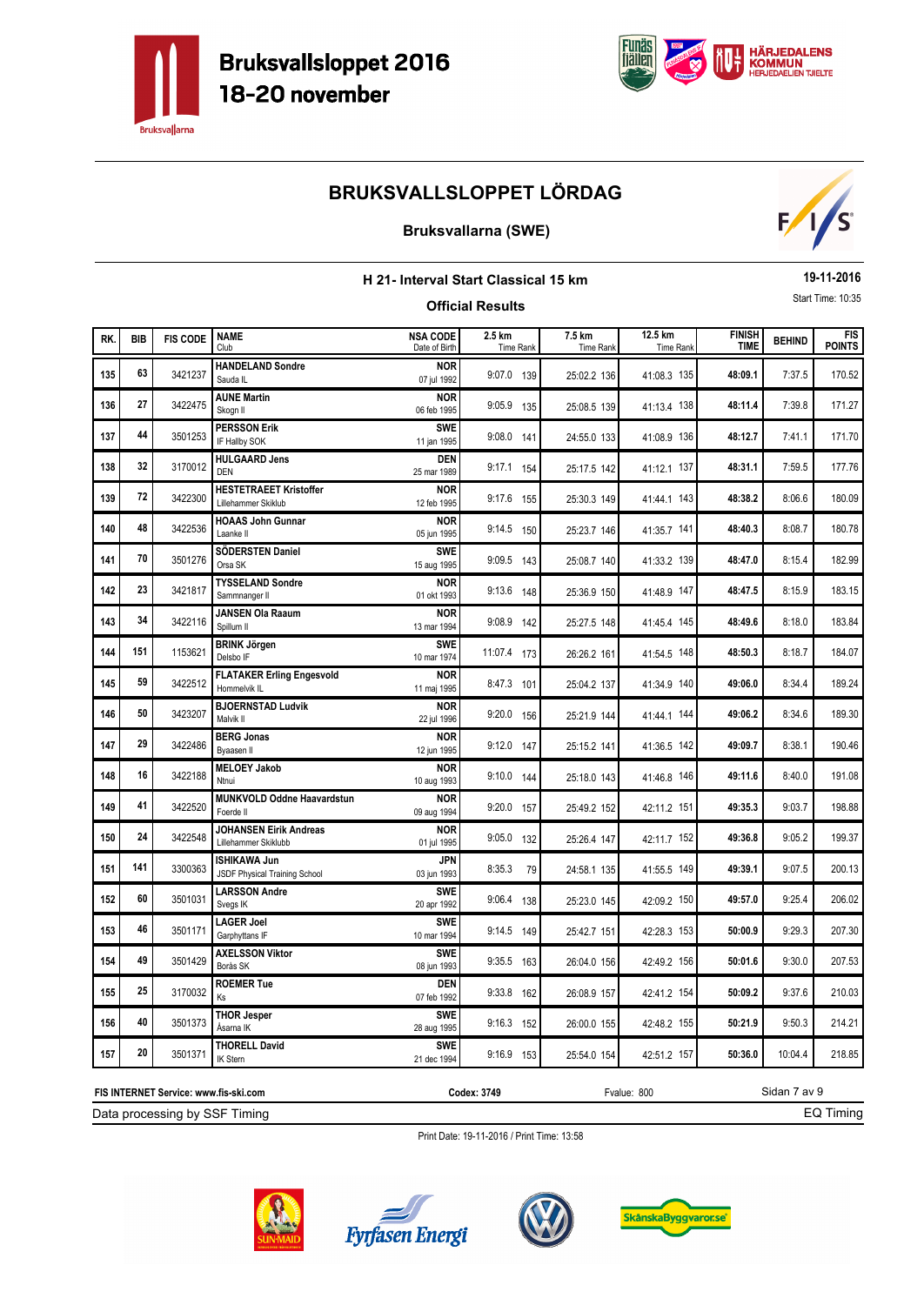



### **Bruksvallarna (SWE)**



| H 21- Interval Start Classical 15 km                                                                 |                      |                 |                                                              |                                          |                         |           |                            |                             |                              | 19-11-2016    |                             |
|------------------------------------------------------------------------------------------------------|----------------------|-----------------|--------------------------------------------------------------|------------------------------------------|-------------------------|-----------|----------------------------|-----------------------------|------------------------------|---------------|-----------------------------|
|                                                                                                      |                      |                 |                                                              |                                          | <b>Official Results</b> |           |                            |                             |                              |               | Start Time: 10:35           |
| RK.                                                                                                  | <b>BIB</b>           | <b>FIS CODE</b> | <b>NAME</b><br>Club                                          | <b>NSA CODE</b><br>Date of Birth         | 2.5 km                  | Time Rank | 7.5 km<br><b>Time Rank</b> | 12.5 km<br><b>Time Rank</b> | <b>FINISH</b><br><b>TIME</b> | <b>BEHIND</b> | <b>FIS</b><br><b>POINTS</b> |
| 158                                                                                                  | 12                   | 3501727         | <b>MAGNUSSON Tim</b><br><b>IFK Mora SK</b>                   | SWE<br>08 jul 1992                       | 9:37.2 166              |           | 26:17.5 159                | 43:18.4 159                 | 50:53.6                      | 10:22.0       | 224.64                      |
| 159                                                                                                  | 18                   | 3501135         | <b>SVANEBO Simon</b><br>Tynderö IK                           | SWF<br>03 mar 1993                       | 9:14.9 151              |           | 25:52.1 153                | 42:56.3 158                 | 50:54.2                      | 10:22.6       | 224.84                      |
| 160                                                                                                  | 47                   | 3501365         | <b>HÖJLIND Gabriel</b><br>IFK Mora SK                        | SWF<br>13 maj 1996                       | 9:36.2 164              |           | 26:53.5 165                | 43:46.6 163                 | 50:56.1                      | 10:24.5       | 225.46                      |
| 161                                                                                                  | 13                   | 3422286         | <b>AASTVEDT Eirik Tvedt</b><br>Osteroey II                   | <b>NOR</b><br>19 maj 1995                | 9:32.2 160              |           | 26:19.1 160                | 43:21.3 160                 | 51:04.9                      | 10:33.3       | 228.36                      |
| 162                                                                                                  | 9                    | 3422731         | <b>OEDEGAARDEN Vegard</b><br>Rustad IL                       | <b>NOR</b><br>11 okt 1995                | 9:36.9 165              |           | 26:37.4 163                | 43:36.0 161                 | 51:13.4                      | 10:41.8       | 231.15                      |
| 163                                                                                                  | 19                   | 3170018         | <b>PETERSEN Frederik</b><br>Isp                              | <b>DEN</b><br>24 feb 1978                | 9:47.3 167              |           | 26:31.5 162                | 43:46.1 162                 | 51:20.9                      | 10:49.3       | 233.62                      |
| 164                                                                                                  | 5                    | 3421647         | <b>BAKKEN Tarjei</b><br>Strindheim IL                        | <b>NOR</b><br>16 dec 1993                | 9:32.5 161              |           | 26:44.9 164                | 43:56.5 165                 | 51:32.6                      | 11:01.0       | 237.47                      |
| 165                                                                                                  | 42                   | 3501273         | <b>JOHANSSON Martin</b><br>Linköpings SK                     | SWE<br>23 nov 1995                       | 9:27.4 159              |           | 26:09.8 158                | 43:48.3 164                 | 51:45.9                      | 11:14.3       | 241.85                      |
| 166                                                                                                  | 8                    | 3501458         | <b>EKSTEDT Adam</b><br>IF Ski Team Skåne                     | <b>SWE</b><br>10 dec 1990                | 10:15.6 170             |           | 27:09.1 166                | 44:14.8 166                 | 51:47.3                      | 11:15.7       | 242.31                      |
| 167                                                                                                  | 28                   | 3501271         | <b>STENSTRÖM Hannes</b><br>Trillevallens Sportklubb          | <b>SWE</b><br>06 mar 1995                | 10:09.1 168             |           | 27:47.6 167                | 45:20.2 167                 | 53:07.9                      | 12:36.3       | 268.82                      |
| 168                                                                                                  | 26                   | 3220037         | <b>CAIRNS Sam</b><br><b>GBR</b>                              | GBR<br>24 nov 1995                       | 10:13.6 169             |           | 28:10.0 168                | 46:03.3 168                 | 53:49.3                      | 13:17.7       | 282.44                      |
| 169                                                                                                  | 3                    | 3501788         | STRÖMBERG Oscar<br>Hägglunds Ski Team SK                     | <b>SWE</b><br>21 sep 1994                | 10:36.0 171             |           | 28:50.9 169                | 47:27.7 169                 | 55:37.1                      | 15:05.5       | 317.91                      |
| 170                                                                                                  | 4                    | 3220029         | <b>YOUNG Gregor</b><br>GBR                                   | GBR<br>22 sep 1995                       | 10:44.1 172             |           | 30:31.6 170                | 50:05.6 170                 | 58:45.7                      | 18:14.1       | 379.96                      |
|                                                                                                      | Did not start        |                 |                                                              |                                          |                         |           |                            |                             |                              |               |                             |
|                                                                                                      | 85                   | 3500920         | LÖVGREN Johan                                                | SWE                                      |                         |           |                            |                             |                              |               |                             |
|                                                                                                      | 102                  |                 | Vännäs SK<br>3421720 HUNDSETH Johan<br>Kolvereid II          | 26 jun 1991<br><b>NOR</b><br>18 jan 1993 |                         |           |                            |                             |                              |               |                             |
|                                                                                                      | 122                  |                 | 3300458 TANAKA Masato<br>Waseda University                   | <b>JPN</b><br>25 apr 1995                |                         |           |                            |                             |                              |               |                             |
|                                                                                                      | 156                  |                 | 3300190 YOSHIDA Keishin<br>Cold Weather Combat Training Unit | JPN<br>12 jan 1987                       |                         |           |                            |                             |                              |               |                             |
|                                                                                                      |                      |                 |                                                              |                                          |                         |           |                            |                             |                              |               |                             |
|                                                                                                      | Did not finish<br>10 |                 | 3501432 HALLBERG Oliver                                      | <b>SWE</b>                               | 11:39.9 174             |           |                            |                             |                              |               |                             |
|                                                                                                      | 22                   | 3422224         | Falköpings AIK SK<br><b>NYSAETER Erlend</b>                  | 28 apr 1996<br>NOR                       | $9:11.3$ 145            |           |                            |                             |                              |               |                             |
|                                                                                                      | 38                   | 3501384         | Fana II<br><b>LARSSON Nico</b><br>Bengtsfors BOIS            | 20 aug 1994<br>SWE<br>05 jan 1996        | 9:26.4 158              |           |                            |                             |                              |               |                             |
|                                                                                                      | 91                   | 3040080         | <b>WATSON Callum</b><br>Cooma Ski Club                       | AUS<br>06 okt 1989                       | 8:51.5 109              |           |                            |                             |                              |               |                             |
|                                                                                                      |                      |                 |                                                              |                                          |                         |           |                            |                             |                              | Sidan 8 av 9  |                             |
| Codex: 3749<br>Fvalue: 800<br>FIS INTERNET Service: www.fis-ski.com<br>Data processing by SSF Timing |                      |                 |                                                              |                                          |                         | EQ Timing |                            |                             |                              |               |                             |